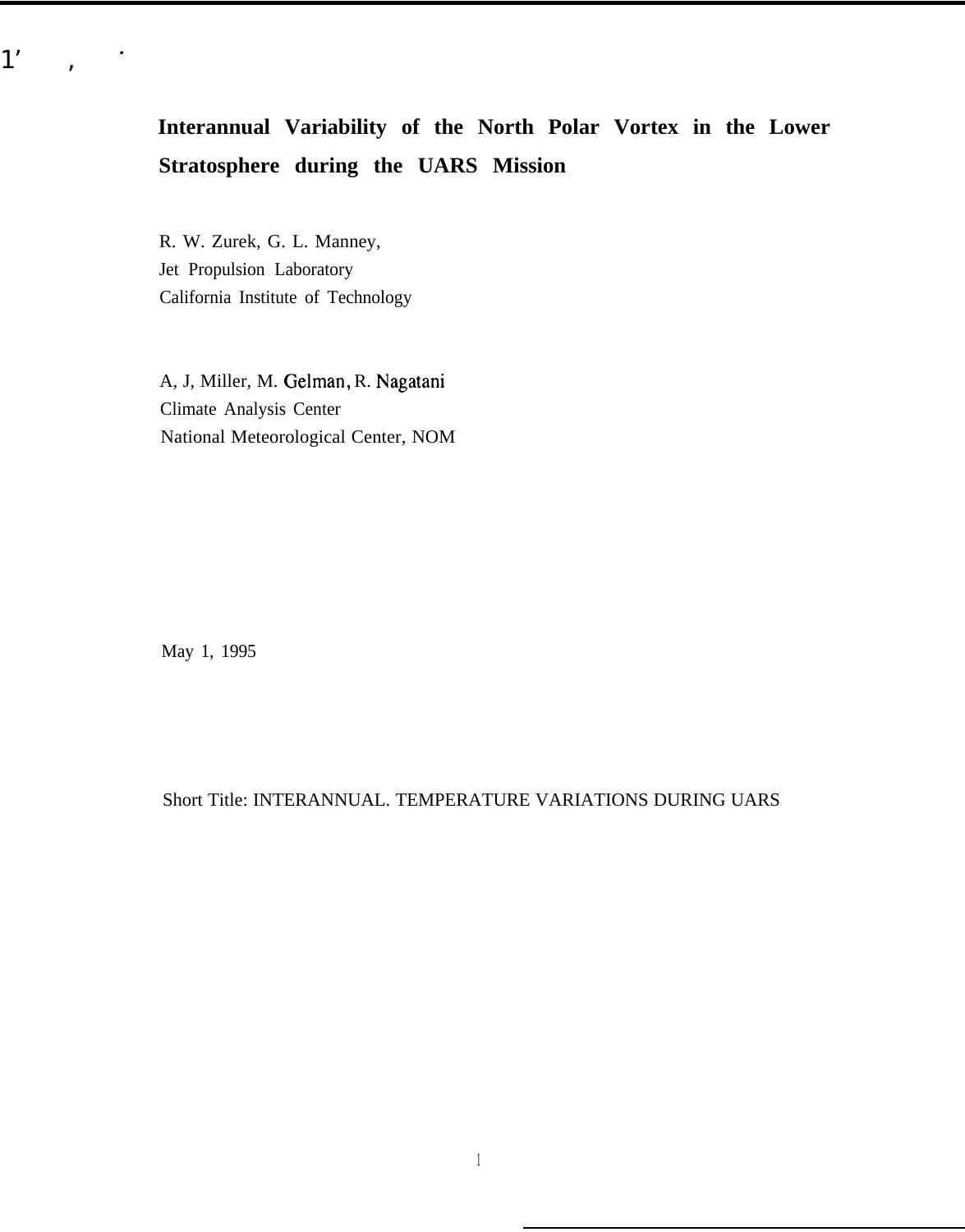**Abstract.** Three of the four northern winters since the launch of the Upper Atmosphere Research Satellite had daily NMC minimum temperatures in the lower stratosphere that approached or fell below the lowest values experienced during the previous 13 years. Northern temperature minima on the 465 K isentrope were unseasonably low during December 1994 and during a late winter cold spell of an otherwise average 1993-94 winter. Both the 1992-93 and 1994-95 winters were somewhat reminiscent of the winter Antarctic lower stratosphere in that, compared to other northern winters since 1978, they had prolonged spells with low minimum temperatures, their polar vortices were relatively isolated by very strong PV gradients, and these vortices persisted in the lower stratosphere into spring. Meteorological conditions in both these years were more conducive than in most northern winters since 1978 to formation of polar stratospheric clouds and thus to chlorine activation and associated chemical loss of ozone in the lower stratosphere. In the near future the amount of Arctic ozone loss due to chlorine chemistry should continue to reflect interannual and possibly decadal variations in lower stratospheric temperatures.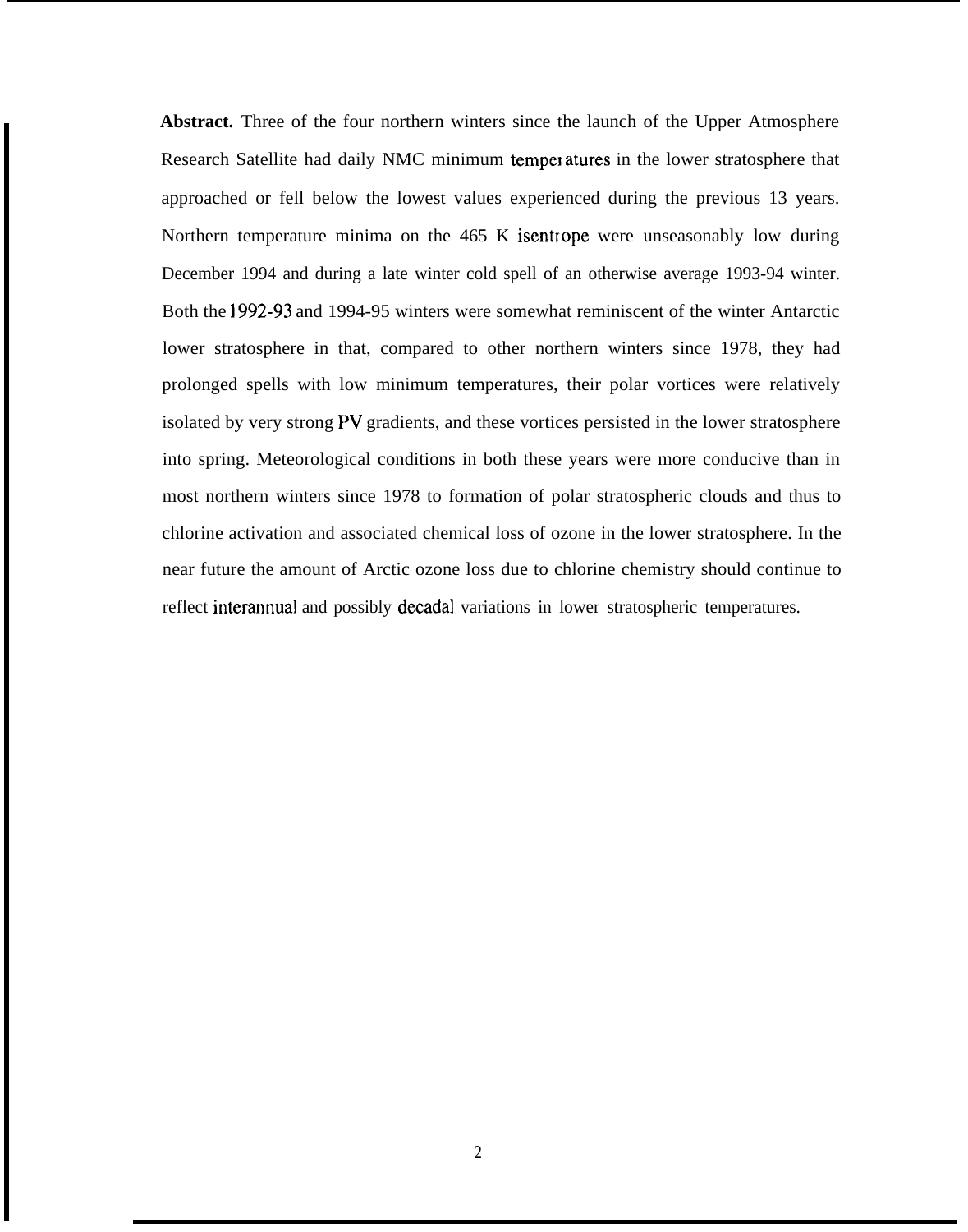## **Introduction**

The phenomenon of polar stratospheric cloud (PSC) formation and associated conversion of stratospheric chlorine into a form which chemical] y destroys stratospheric ozone is most pervasive over Antarctica where it produces the well-known "ozone hole" during late winter and spring (Solomon, 1990 and references therein). Aircraft data indicate that this phenomenon also occurs to a lesser extent at high northern latitudes during the coldest winter periods (Anderson and Toon, 1993 and references therein). Regionally, satellite data have confirmed the association of northern vortex temperatures low enough for PSC formation, stratospheric chlorine activation and ozone chemical loss in the lower stratosphere. Manney et al. (1994a, 1995) compared minimum temperatures in the polar vortex with vortex-averaged concentrations of the chlorine monoxide radical (C1O) and of ozone retrieved (Waters et al., 1993; 1995) in the lower stratosphere by the Upper Atmosphere Research Satellite (UARS) Microwave Limb Sounder (MLS). Elevated concentrations of C1O were observed in sunlit regions of the polar vortex near the 46 hPa level whenever temperatures somewhere within the vortex remained below  $\approx 195$  K, a typical threshold value for PSC formation.

Quantitative descriptions of chlorine activation and associated ozone loss are limited by intricacies of PSC microphysical processes and by the motion of vortex air. These are particularly important in the north polar vortex, where temperatures often hover near the PSC threshold values and where ozone chemical loss during winter in the Arctic lower stratosphere competes against a large seasonal transport of ozone-rich air poleward and downward. However, it is clear that the duration of temperatures low enough to produce PSCS currently affects the amount of ozone chemical loss in the lower stratosphere, as it will continue to do as long as stratospheric chlorine amounts remain high.

In this paper, National Meteorological Center (NMC) daily minimum temperatures in the lower stratosphere and within the wintertime north polar vortex are compared for the period of UARS observations to those observed since 1978. Wc emphasize this measure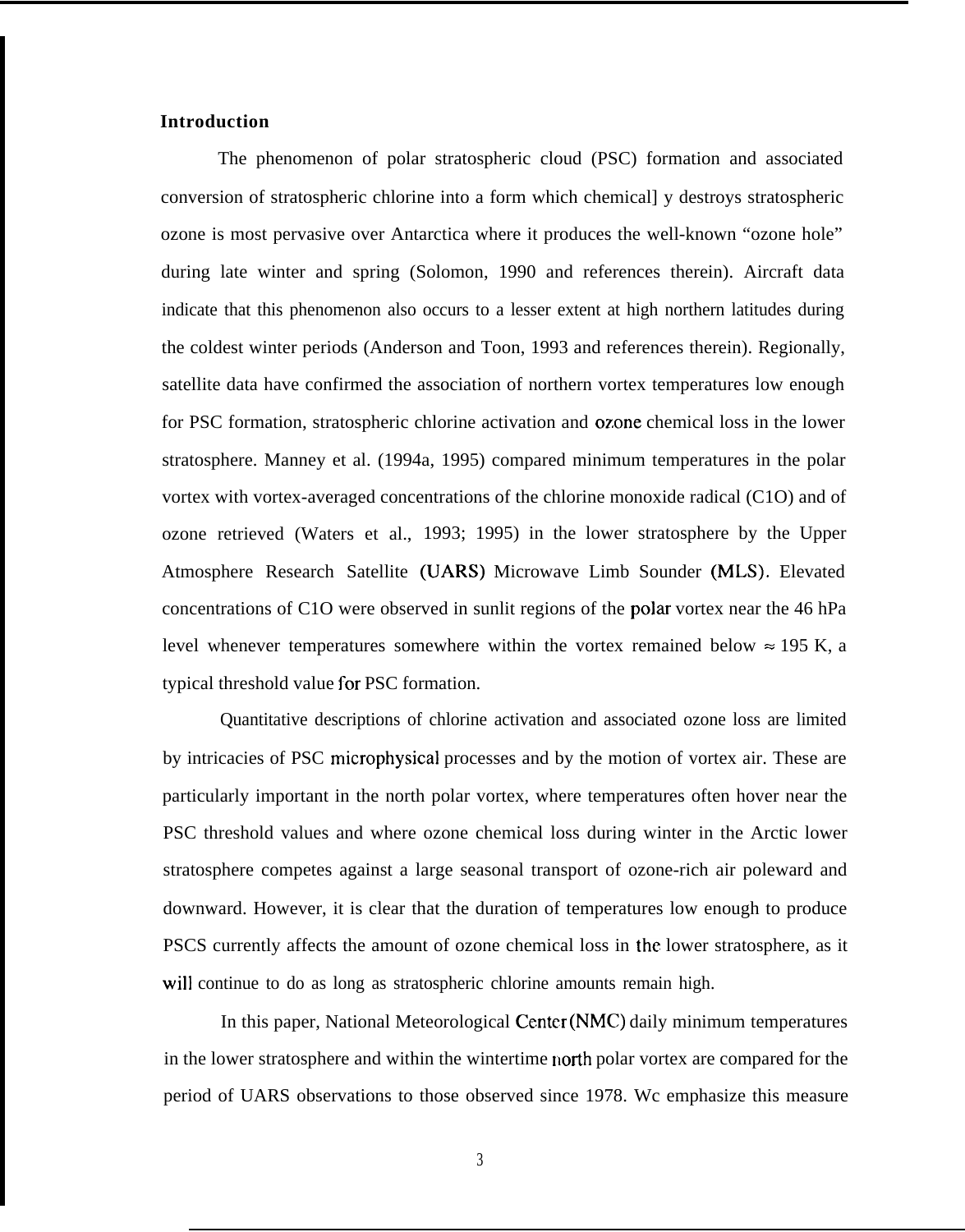rather than zonal averages or area integrals, as even relatively small regions of PSC may chemically process significant amounts of vortex air. A similar comparison against climatology was done by Nagatani et al. (1990) for the 1988-1989 Airborne Arctic Stratospheric Expedition. We also examine briefly the daily maximum potential vorticity (PV) gradients in the region of strong gradients that define the polar vortex itself, as these give a measure of the relative confinement of vortex air in the lower stratosphere.

### **Data and Analysis**

We use standard NMC Climate Analysis Center daily global stratospheric analyses of geopotent ial height and temperature from October 1978 to the present, with analyses since September 1991 provided as correlative UARS data (Gel man et al., 1994), Horizontal winds and Rossby-Ertel potential vorticity (PV) are calculated for each day as described in Manney andZurek(1993). The dail y calculated PV fields are derived on nine isentropic levels close to standard NMC pressure levels in the stratosphere.

In this paper we concentrate on the 465 K isentropic surface ( $\approx$  50 hPa) where C1O concentrations at high northern latitudes are observed to be large during winter (Waters et al. 1993, 1995; Manney et al., 1995), and thus the potential is greatest for chemical loss of Arctic ozone. Near this level (Type 1) Arctic PSCS typically form when temperatures are below  $\approx$  195 K (Poole and Pitts, 1994), suggesting compositions involving various nitric acid hydrates (e.g., Hanson and Mauersberger, 1988). The formation of water-ice (Type 11) PSCS, which can lead to dehydration and denitrification of vortex air through particle sedimental ion, may occur when air at this level cools below  $\approx$  188 K.

#### **Daily Minimum Temperatures at 465 K**

Figure 1 shows the daily minimum temperatures within the polar vortex and its maximum PV gradients on the 465 K isentrope. These have been smoothed with a 5-day running average, in part to emphasize events which are sufficiently persistent to affect ozone chemistry. Curves for the four winters since the UARS launch are shown against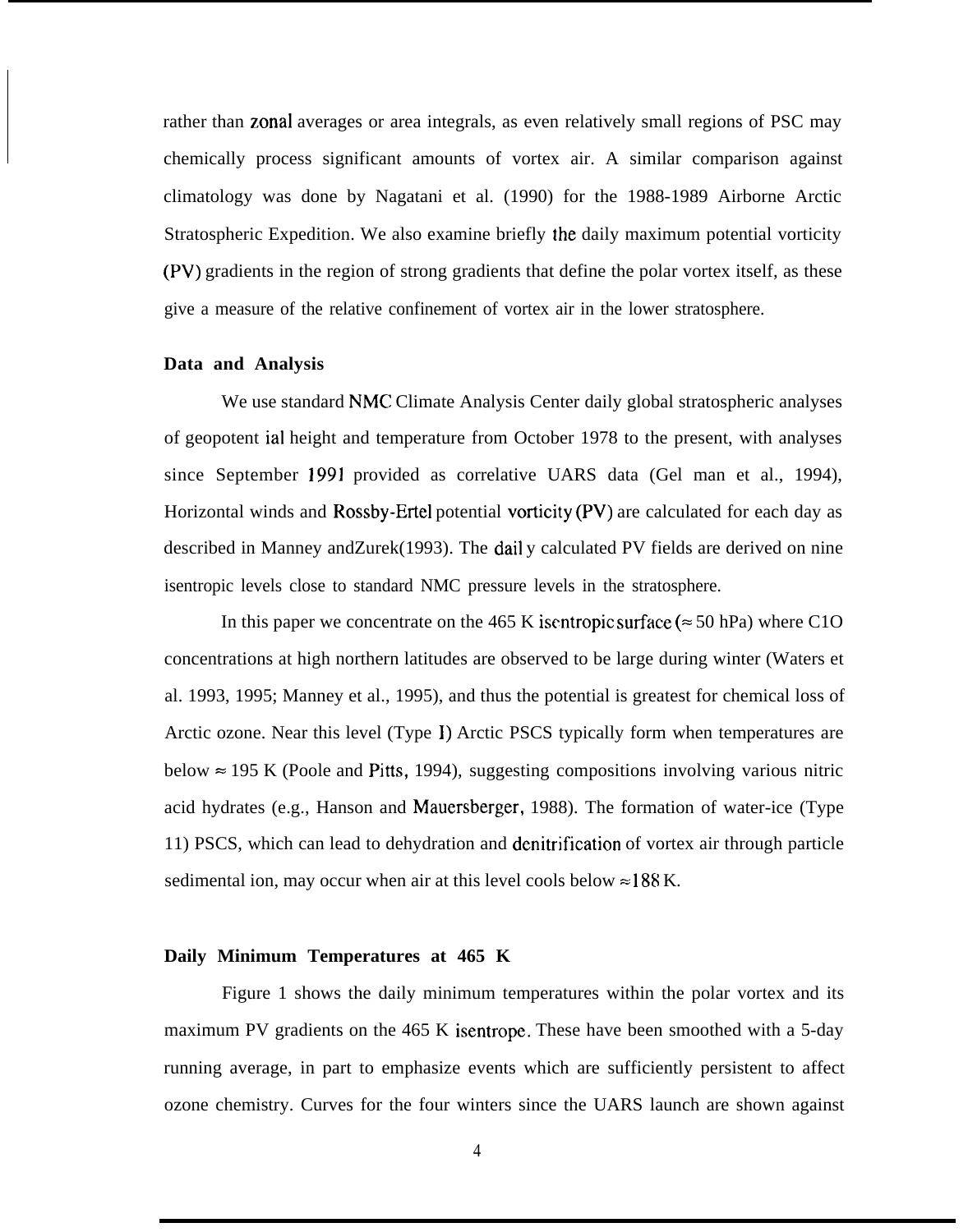the envelope, and its average, of similarly smoothed daily minimum temperature or maximum PV gradient values for the prior 13 year period.

From mid-December through January the average temperature minima for 1978/79- 1990/91 is below the nominal Type I PSC threshold. In 1991, minimum temperatures also fell below 195 K in mid-December, but were lower than average in early January 1992. In mid-January, a stratospheric warming quick] y raised the minimum temperatures above the Type 1 threshold and well above the average until March.

From mid-December 1992 to early January 1993, daily minimum temperatures fluctuated somewhat, but fell overall as in 1991-1992. However, minimum temperatures continued to fall in 1993, reaching a lower limit in late January attained in years prior to the UARS launch. Minimum temperatures rose in February, but remained well below the average for the rest of the winter. From late January to late February, the 1993 temperature minima were the lowest of the four winters with UARS observations; in the full record since 1978, only 1984 and 1990 had noticeably lower values somet i me in this period.

In December 1993 through mid-February 1994, minimum temperatures at 465 K were near or above the 1978/79 - 1990/91 average. Temperature minima were above 195 K during a stratospheric warming at the beginning of January 1994. In late February, vortex temperatures at 465K plummeted from near 195 K to new lows for this period and remained below the envelope through the first week of March. This was the latest that such low temperatures occurred in the full seventeen-year data set.

In 1994-1995, daily minimum temperatures again fell to new lows, this time in early winter and again in late March. Minimum temperatures, already near 195 K on December 1, 1994, fell at a rate reminiscent of their counterparts in the southern winter polar vortex (e.g., Manney and Zurek, 1993; Gelman et al., 1994). From mid-December until mid-January minimum temperatures were near the 188 K (Type 11) threshold. The 17 days during this winter with minima  $\leq 188$  K is comparable to the two coldest winters since 1978, namely 1984 and 1990 (Fig. 2), but the occurrence in 1994 of such

5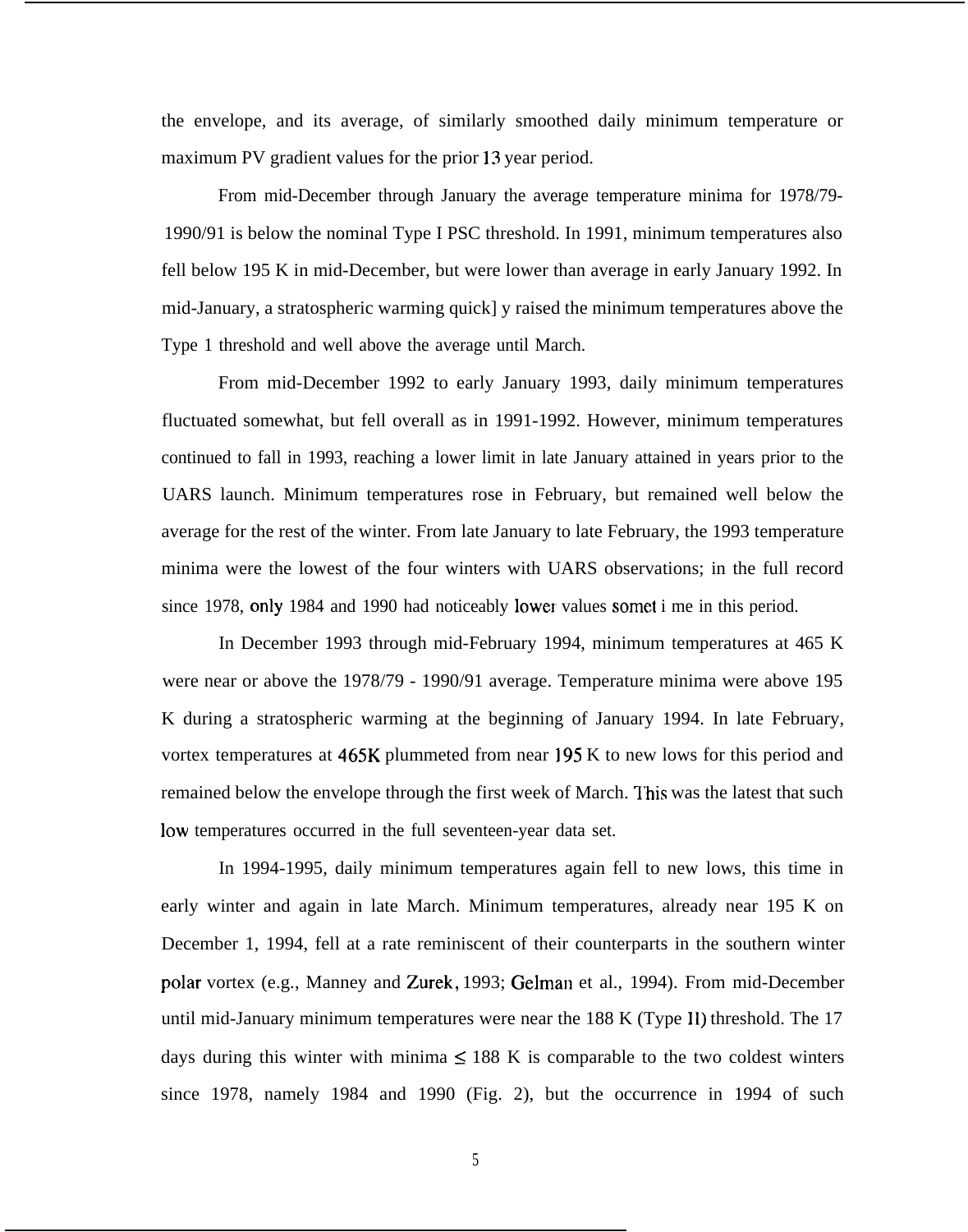temperatures in December is unprecedented (Fig. 1a), as is the= 80 days in 1994-1995 that Arctic minimum temperatures were  $\leq$  195 K (Fig. 2).

The early 1994-1995 cold spell ended in a series of stratospheric warming events in late January and in early February. However, daily minimum temperatures again fell below 195 K near the end of February. By mid-March, minimum temperatures hovered near 195 K, but were confined to a very small area. This eclipsed 1986 as the Arctic winter having the latest occurrence of NMC temperatures  $<$  195 K at 465 K and made the 1994-1995 PSC season the longest in the 1978-1995 period (Fig. 3).

## **Potential Vorticity Gradients at 465 K**

Manney et al. (1994b) computed maximum PV gradients from area integrals of PV for each winter from 1978-1979 to 1992-1993; they showed that 1992-1993 had exceptionally strong gradients and these were associated with relatively weak mixing across the strong PV gradients which mark the vortex edge. The PV area integrals for the last four winters are shown in Fig. 4, and their maximum PV gradients were shown in Fig. 1 b against the background climatology and average for the years 1978/79 - 1990/91.

Since 1978, the 1994-1995 winter had the strongest PV gradients at 465 K from early December to mid-January and had PV gradient maxima second only to 1992-1993 until earl y February 1995, a week or so after the tel nperature minima at 465 K increased. The decrease in minimum temperatures at 465 K in early March 1995 was followed by a sharp increase in PV gradients, although these gradients surrounded a smaller vortex (Fig. 4). The PV gradients at 465 K show that a well-defined vortex persisted and remained exceptionally isolated late in March of both 1993 and 1995.

## **Discussion and Summary**

In recent years polar vortex temperature minima fell below the  $1978/79$  - 1990/91 envelope by a few degrees in December 1994, in late February and early March 1994, and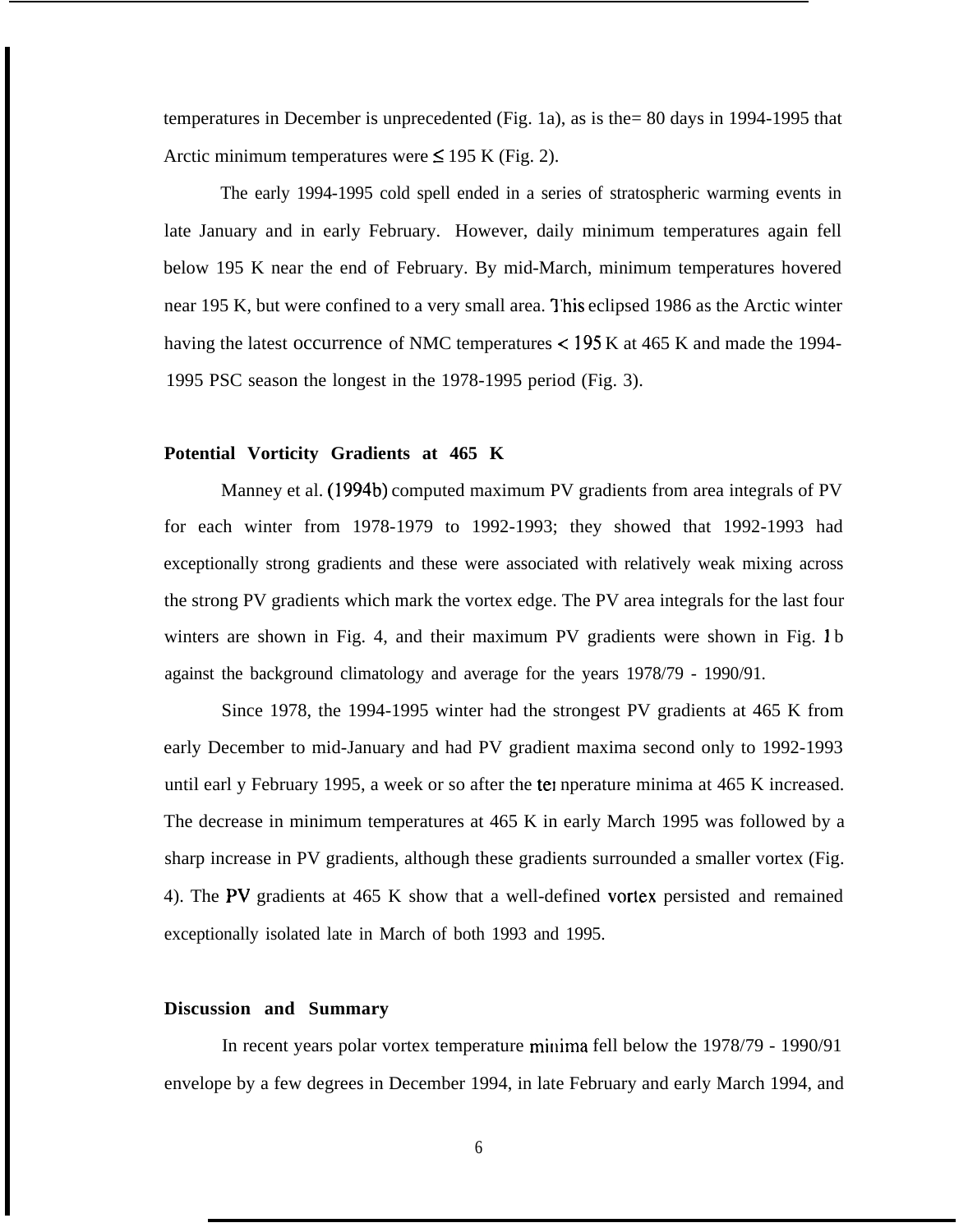in March 1995. In 1993 minima after mid-January were well below the envelope average, and minima in early January 1995 were at the envelope's lower edge. Given the large interannual variability at high latitudes, it is uncertain whether these low temperature minima in recent years reflect longer term stratospheric temperature trends.

Angell (1988) found no significant trend (at the 95% confidence level) in Arctic 100-50 hPa average temperatures for the period 1973-1987 in any season, though winter values were possibly becoming warmer. Using 50 hPa data from 1964-1985, Karoly (1989) found negative trends in high-latitude temperatures mostly over western North America; as these longitudes are frequently dominated by the Aleutian anticyclone, this suggests a decrease in warmer temperatures outside the polar vortex. Elsewhere, negative 50-hPa temperature trends in middle and lower latitudes may reflect observed decreases in extratropical stratospheric ozone (Miller et al., 1992). Such ozone feedback may significantly amplify radiative cooling effects in the lower stratosphere of increasing greenhouse gases such as C02 (e.g., Austin et al., 1992).

Stratospheric aerosols can affect high-latitude temperatures by radiative effects in the polar twilight and, perhaps more substantively, by the indirect influence of radiative effects at lower latitudes on planetary wave activity and the diabatic circulation (Pitari, 1993). Possibly, the "near-average" wintertime vortex temperature minima of 1993-1994 reflects a delayed effect of the Mt. Pinatubo induced aerosols. This would not explain the late cold spell that year.

Holton and Tan (1980, 1982) found that during the westerl y phase of the equatorial Quasi-Biennial Oscillation (QBO) winds, temperatures and geopotential heights at 50 hPa and poleward of 60°N were lower than during the easterly phase. However, Christy and Drouilhet (1994) found that zonally averaged Microwave Sounding Unit brightness temperatures for the 40-120 hPa layer were warmer near the pole for northern winters in the years 1979-1992 during the QBO westerly phase.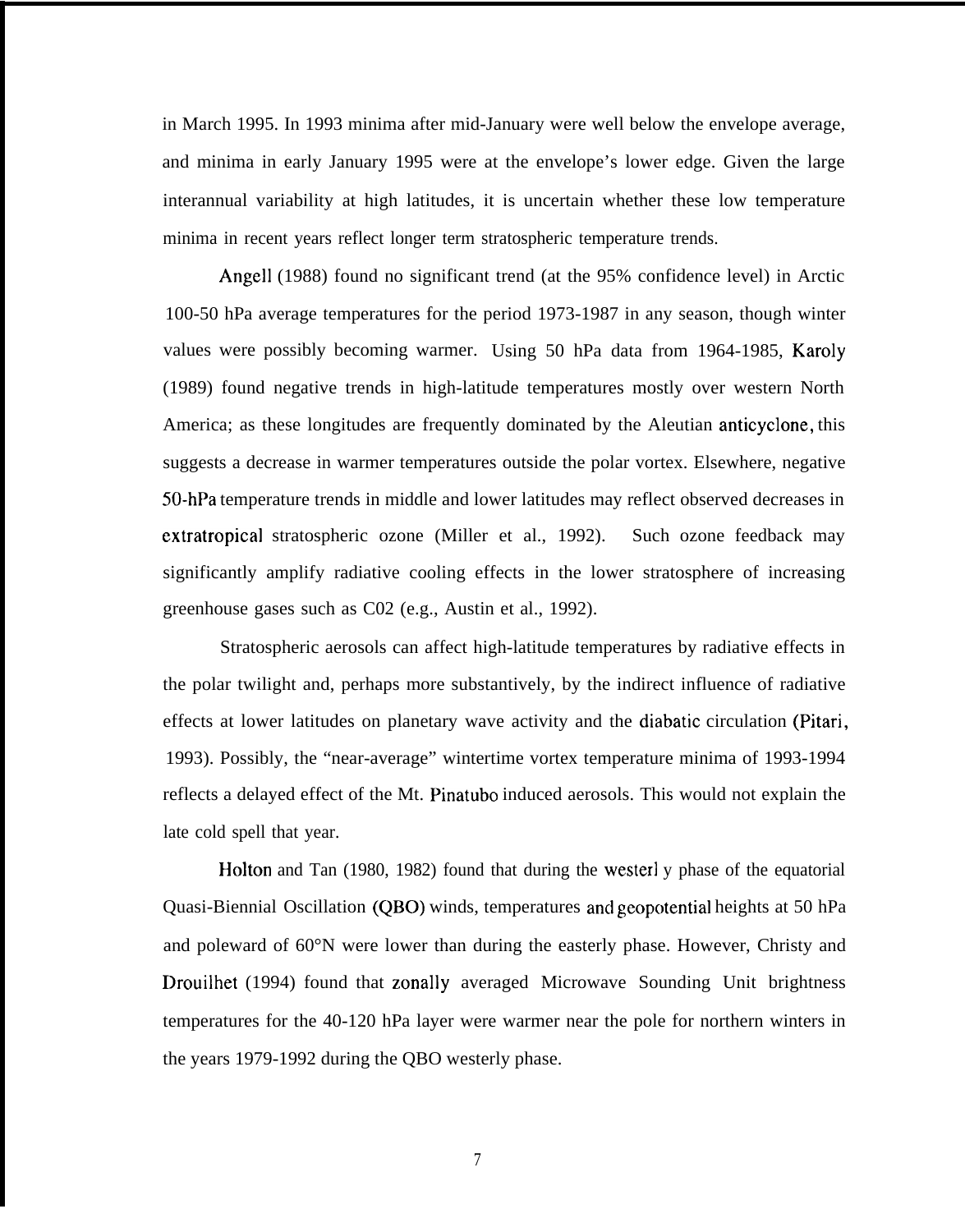In the years since the UARS launch equatorial zonal-mean easterly winds prevailed through most of 1992, finally changing near 50 hPa to weak westerlies in December (Swinbank and O'Neill, 1994). Zonal-mean easterlies had descended to  $\approx 30$  hPa by late summer 1993, where their descent stalled, eventually reaching the 50-hPa level in early 1994, where they persisted until late fall 1994 (R. Swinbank, private communication). Thus, the period of near-record or record low temperature minima and strong PV gradients in January-February 1993 and in December 1994 -January 1995 did correspond to periods of westerly wind maxima over the equator near 30 hPa.

Including the late cold spell in 1994, three of the four northern winters with UARS observations had, for significant periods, lower NMC temperature minima near 50 hPa, as compared to winters since 1978. Including the first half of the 1991-1992 winter, three of the four years also had unusually strong PV gradients. UARS observations and trajectory calculations indicate that Arctic ozone loss due to chlorine chemistry was largest in 1992- 1993 and 1994-1995 (Manney et al., 1994a; 1995), which were the two UARS years with the most persistently low temperature minima and the strongest PV gradients.

The 1994-1995 northern winter was exceptional in its early, rapid temperature decrease and persistence of unusually low temperature minima in the lower stratosphere during December. The Aleutian anticyclone was late in developing and remained weak throughout the 1994-1995 winter, while the polar vortex at 46S K appeared remarkably robust and isolated, with relatively strong PV gradients developing in early winter.

The 1992-1993 and 1994-1995 northern winters are reminiscent of the wintertime lower stratosphere over Antarctica in that they both had prolonged spells with low minimum temperatures, vortices marked by very sti ong PV gradients, and vortices which persisted in the lower stratosphere until spring. The greater dynamical activity of the northern winter is still able, however, to limit periods of PSC formation as compared to the southern hemisphere, and presently northern temperatures infrequent y drop below the Type 11 PSC threshold. Even so, recent wintertime temperature observations show that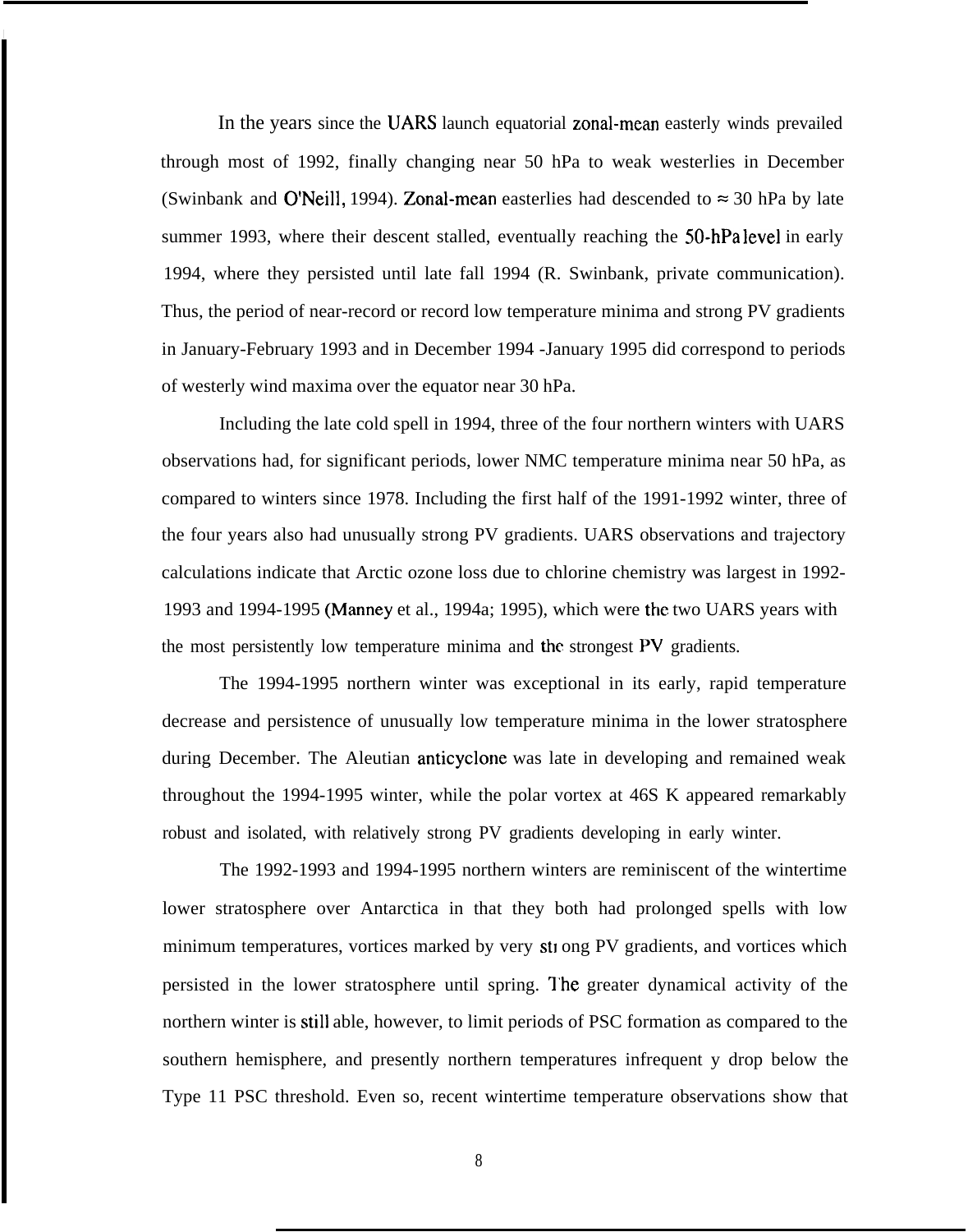extended cold spells can occur in the Arctic lower stratosphere during the coming decade, with associated ozone loss due to chlorine chemistry.

**Acknowledgments.** We thank T. Luu for data management, P. Newman for supplying the original PV routines, Dennis Joseph and Roy Jenne for assistance in providing NMC data from the NCAR archive. This work was supported as part of a UARS Theoretical and an EOS Interdisciplinary Science Investigations, and was done in part at the Jet Propulsion Laboratory, California Institute of Technology, under contract with NASA.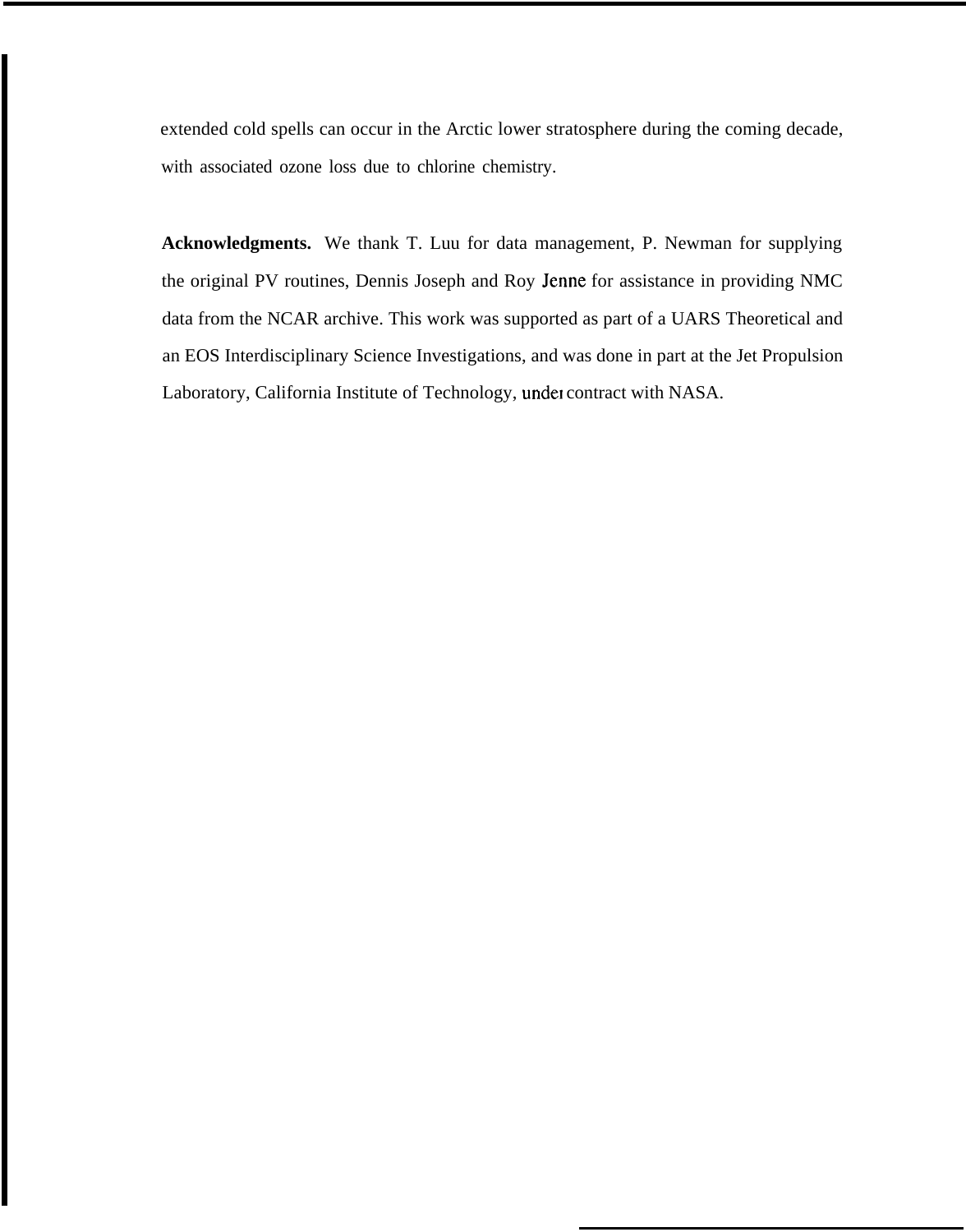#### **References**

**I**

- Anderson, J. G. and O. B. Toon, Airborne Arctic Stratospheric Expedition H: An overview, *Geophys. Res. Lett.,* 20, 2499-2502.
- Angell, J. K., Variations and trends in tropospheric and stratospheric global temperatures, 1958-1987, J. Climate, 1, 1296-1313, 1988.
- Austin, J,, N. Butchart, and K. P. Shine, Possibility of an Arctic ozone hole in a doubled C02 climate, Nature, 360, 221-225, 1992.
- Christy, J. R., and S. J. Droulihet, Jr., Variability in daily, zonal mean lower-stratospheric temperatures, J. Climate, 7, 106-120, 1994.
- Gelman, M., A. J. Miller, R. N. Nagatani, and C. S. Long, Use of UARS data in the NOAA stratospheric monitoring program, Adv. *Space Res.,* 14, 21-31,1994.
- Hanson, D. and K. Mauersberger, Laboratory studies of the nitric acid trihydrate: Implications for Antarctic ozone depletion, Geophys. *Res. Left.,* 15, 855-858, 1988.
- Holton, J. R., and H .-C. Tan, The influence of the equatorial Quasi-Biennial Oscillation on the global circulation at 50 mb, *J. Atmos. Sci.,* 37, 2200-2206, 1980.
- Holton, J. R., and H.-C. Tan, The quasi-biennial oscillation in the Northern Hemisphere lower stratosphere, *J. Meteor. Sot. Japan, 60, 140-148, 1982.*
- Karoly, D. J., Northern hemisphere temperature trends: A possible greenhouse gas effect, *Geophys. Res. Lett., 16, 465-468, 1989.*
- Manney, G. L., and R. W. Zurek, Interhemispheric comparison of the development of the stratospheric polar vortex during fall: A 3-dimensional perspective for 1991-1992. *Geophys. Res. Lett., 20, 1275-1278, 1993.*
- Manney, G. L.., L. Froidevaux, J. W. Waters, R. W. Zurek, W. G. Read, L. S. Elson, J. B. Kumer, J. L. Mergenthaler, A. E. Roche, A. O'Ncill, R. S. Harwood, I. MacKenzie, and R. Swinbank, Chemical depletion of ozone in the Arctic lower stratosphere during winter 1992-1993, *Nature, 370, 429-434,* 1994a.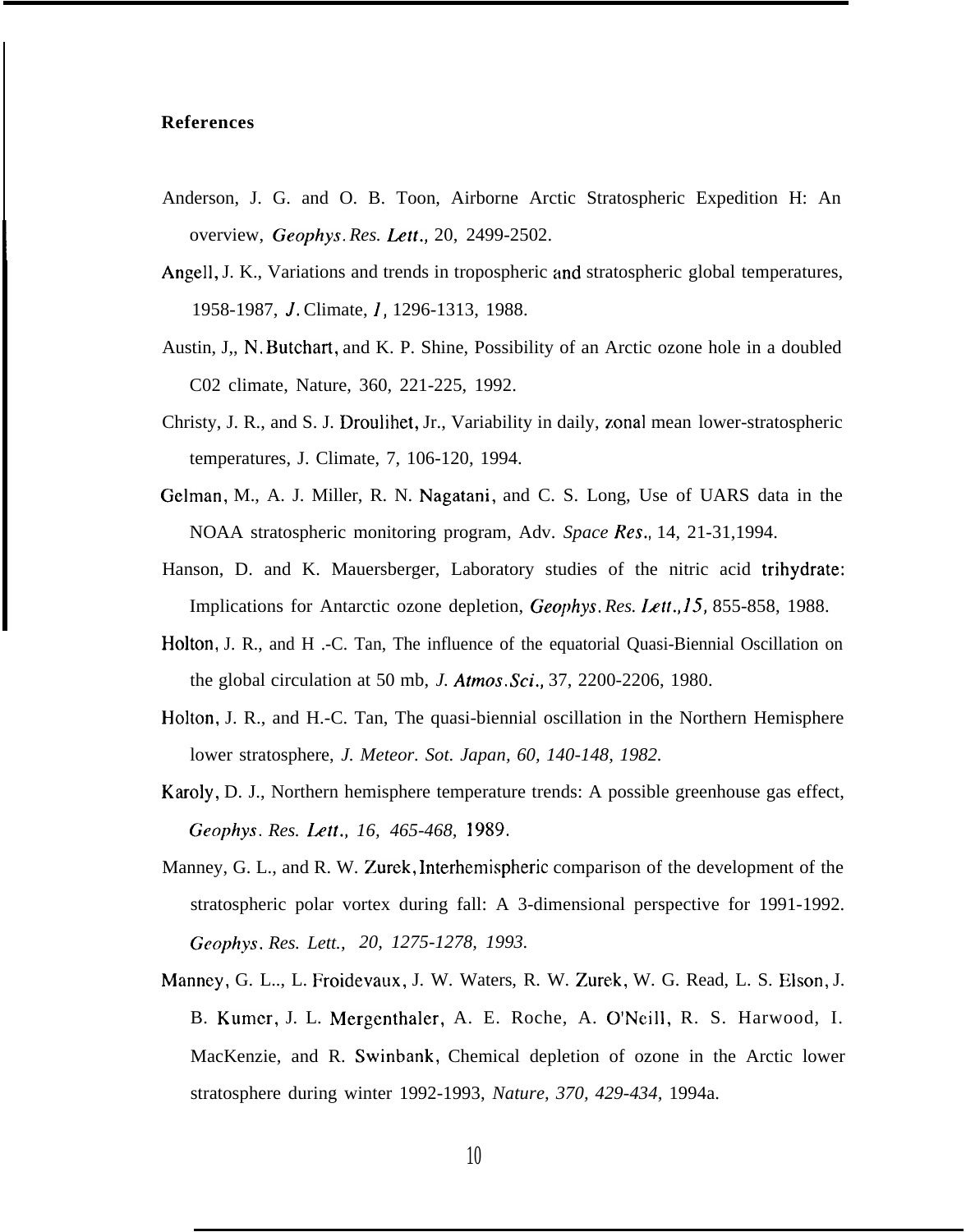Manney, G. L,, R. W. Zurek, M. E. Gelman, A. J. Miller, and R. Nagatani, The anomalous Arctic lower stratospheric polar vortex of 1992-1993, *Geophys. Res. Left.,* 2], 2405- 2408, 1994b.

I

- Manney, G. L., L. Froidevaux, R. W. Zurek, J. W. Waters, A. O'Neil] and R. Swinbank, Evidence for chemical ozone depletion in the Arct ic vortex in late February and Early March 1994, submitted to *Geophys. Res. Lett..,* 1995.
- Miller, A. J., R. M. Nagatani, G. C. Tiao, X. F. Niu, G. C. Rcinsel, D. Wuebbles and K. Grant, Comparisons of observed ozone and temperature trends in the lower stratosphere, *Geophys. Res. Lett., 19, 929-932, 1992.*
- Nagatani, R. M,, A. J. Miller, M, E. Gelman, and P. A. Newman, A comparison of Arctic lower stratospheric winter temperatures for 1988-89 with temperatures since 1964, *Geophys. Res. Left.,* 17, 333-336, 1990.
- Pitari, G., A numerical study of the possible perturbation of stratospheric dynamics due to Pinatubo aerosols: Implications for tracer transport, *J. Atmos. Sci., 50, 2443-2461,* 1993.
- Poole, L. R. and M. C. Pitts, Polar stratospheric cloud climatology based on Stratospheric Aerosol Measurement II observations from 1978 to 1989,.1. *Geophys. Res.,* 99, 13,083- 13,089, 1994.
- Solomon, S., Progress towards a quantitative understanding of Antarctic ozone depletion, *Nature,* 347,347-354, 1990.
- Swinbank, R., and A. O'Neil], Quasi-biennial and semi-annual oscillations in equatorial wind fields constructed by data assimilation, *Geophys. Res. Lat.,* /9, 2099-2102, 1994.
- Waters, J. W., L. Froidevaux, W. Read, G. L. Manney, L. S. Elson, D. A. Flower, R. F. Jarnot and R. S. Harwood, Stratospheric CIO and ozone from the Microwave Limb Sounder on the Upper Atmosphere Research Satellite, *Nature,* 362, 597-602, 1993.
- Waters, J. W., G. L. Manney, W. G. Read, L. Froidevaux, D. A. Flower and R. F. Jarnot, UARS MLS observations of lower stratospheric C1O in the 1992-93 and 1993-94 Arctic winter vortices, *Geophys. Res. Lett..,* 22, 823-826, 1995.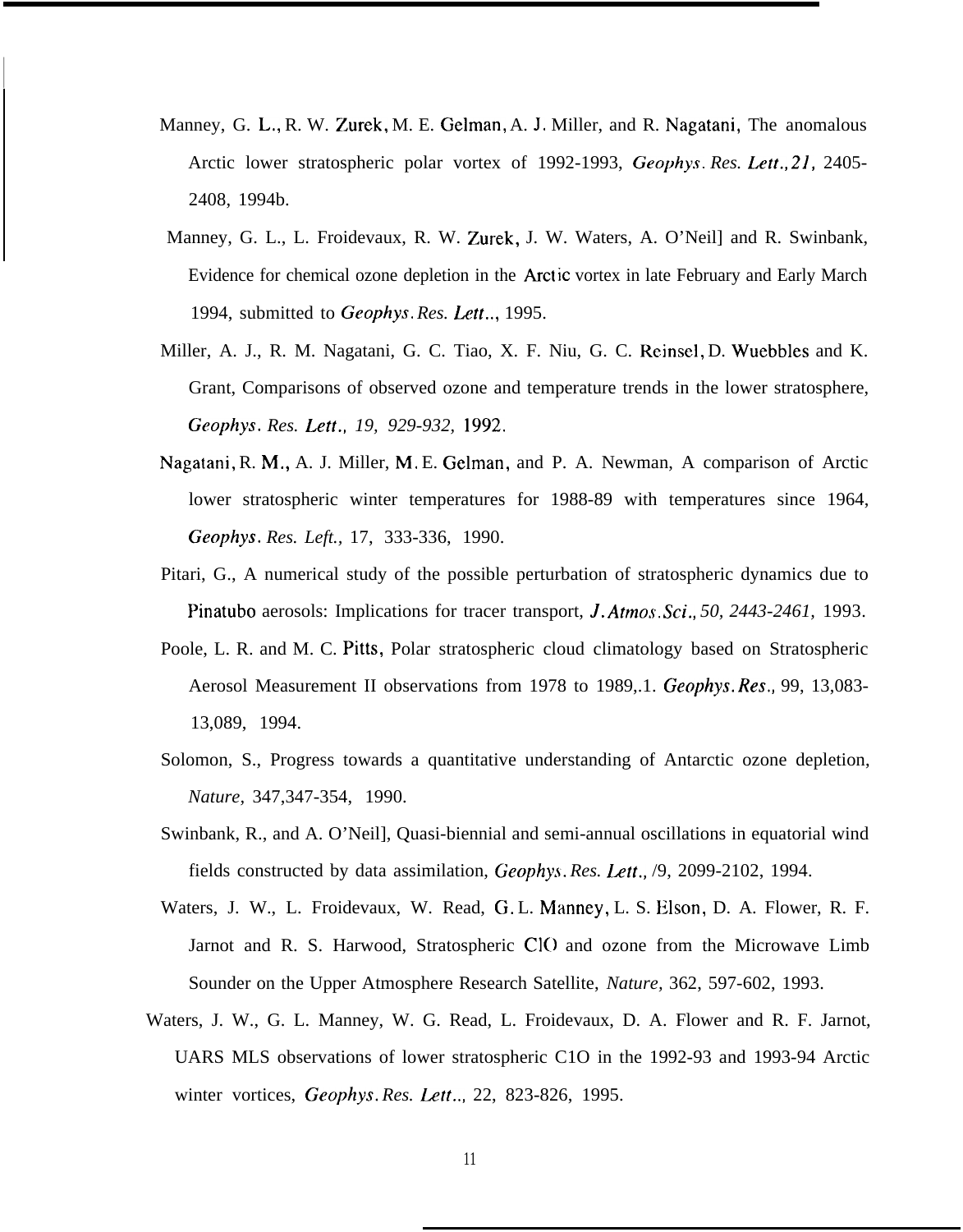#### **FIGURE LEGENDS**

Figure 1: a) NMC daily minimum temperatures within the north polar vortex as defined by the 0.25 x  $10^{-4}$ K m<sup>2</sup>kg<sup>-1</sup>s<sup>-1</sup> contour of PV, and b) the maximum daily PV gradients computed from area integrals (i e., the area enclosed within a chosen PV contour differentiated with respect to equivalent latitude). All on the 465K isentropic surface ( $\approx$  50 hPa). Daily values have been smoothed with a five-day running mean. Curves are shown for the four northern winters with UARS observations. Shaded region indicates the range of (smoothed) daily temperature minima as determined by wintertime NMC data for 1978/79 to 1990/91. White curve indicates the average minima for that period. Straight lines in (a) at 195 K and 188 K indicate approximate threshold temperatures for Type I and Type 11 PSC formation, respectively.

Figure 2: The number of days during northern winter that the NMC daily minimum temperatures were  $\leq$  195 K (Type 1 PSC threshold) and 188 K (Type II PSC threshold) on the 465 K isentrope (in the polar vortex). Computed for the years 1978/79 - 1994/95. The UARS launch date is indicated.

Figure 3: The first and last days of each northern winter for which the NMC daily minimum temperature was  $\leq$ 195 K (Type I PSC threshold) on the 465 K isentrope. The difference between these dates is denoted the PSC season (shaded area). Computed for the years ] 978/79 - 1994/95. The UARS launch date is indicated.

Figure 4: PV area integrals expressed as equivalent latitude of scaled PV contours (in "vorticity units" of 10-4 s1; Manney et al., 1994b) on the 465 K isentropic surface for the four northern winters since the UARS launch. Contour intervals are 0.2, with the  $1.4(x)$  $10^{-4}$  s<sup>1</sup> ) contour in bold.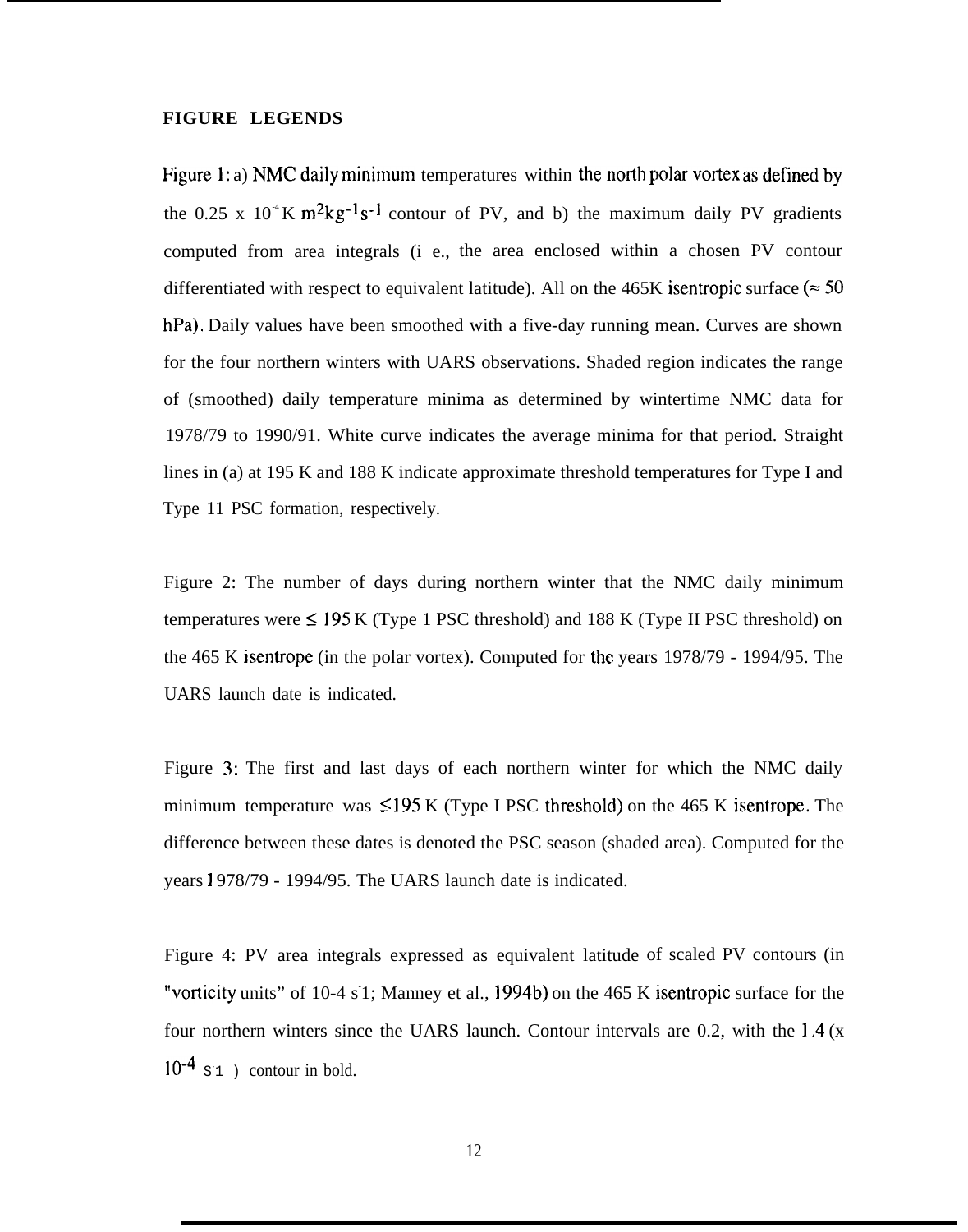

Figure 1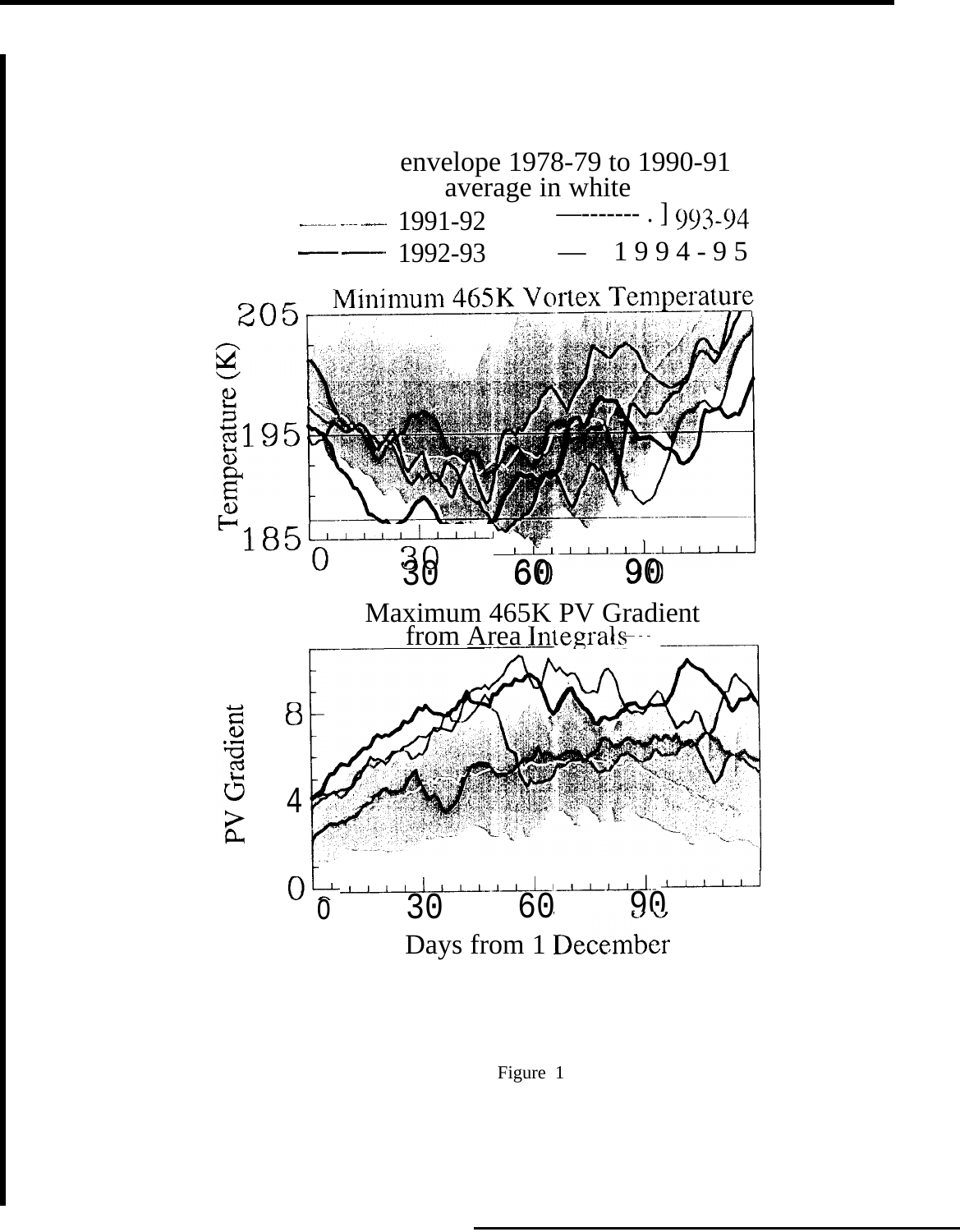

NMC TEMPERATURE MINIMA AT 465 K

FIGURE 2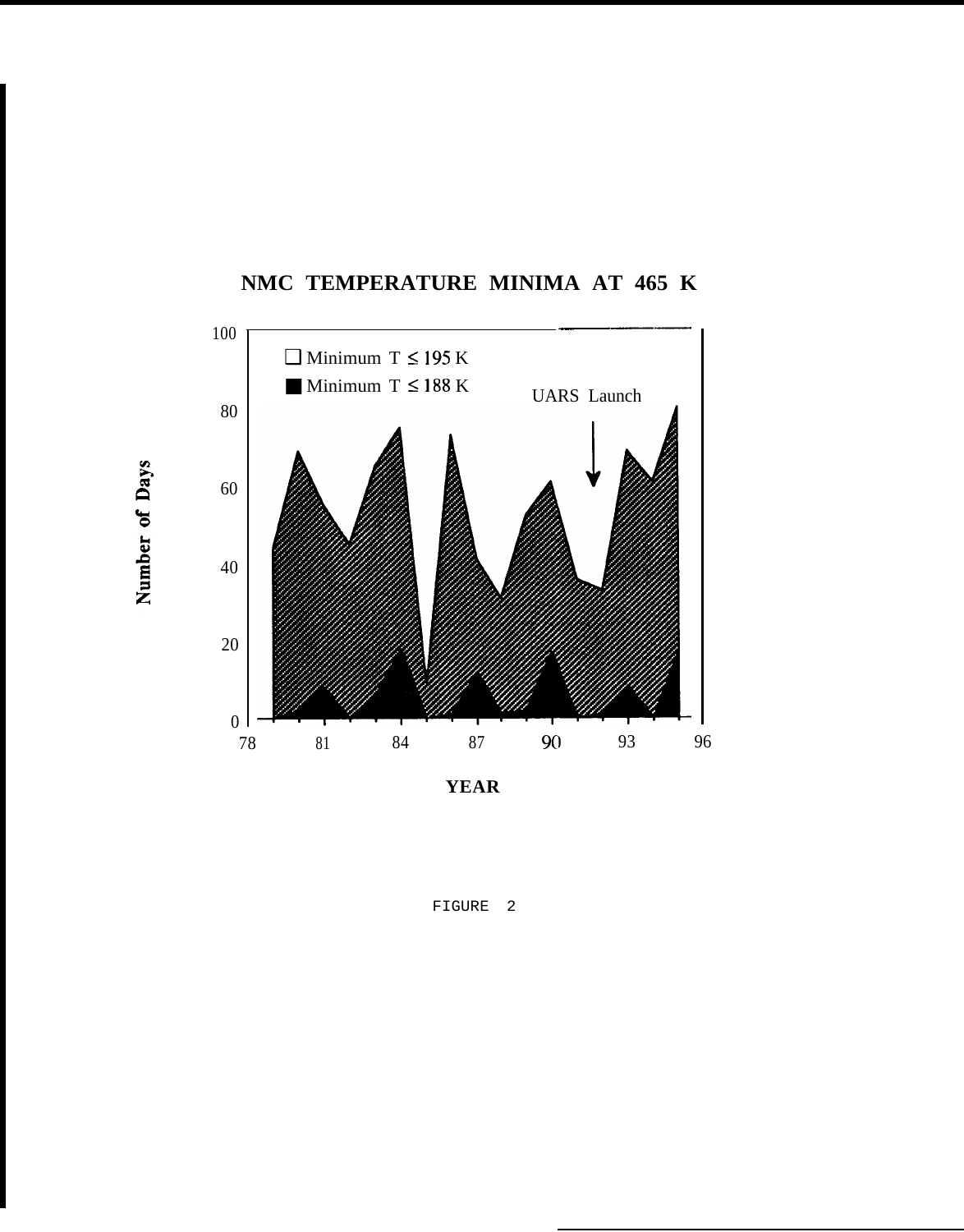

Days from Nov 30

**Year**

FIGURE 3